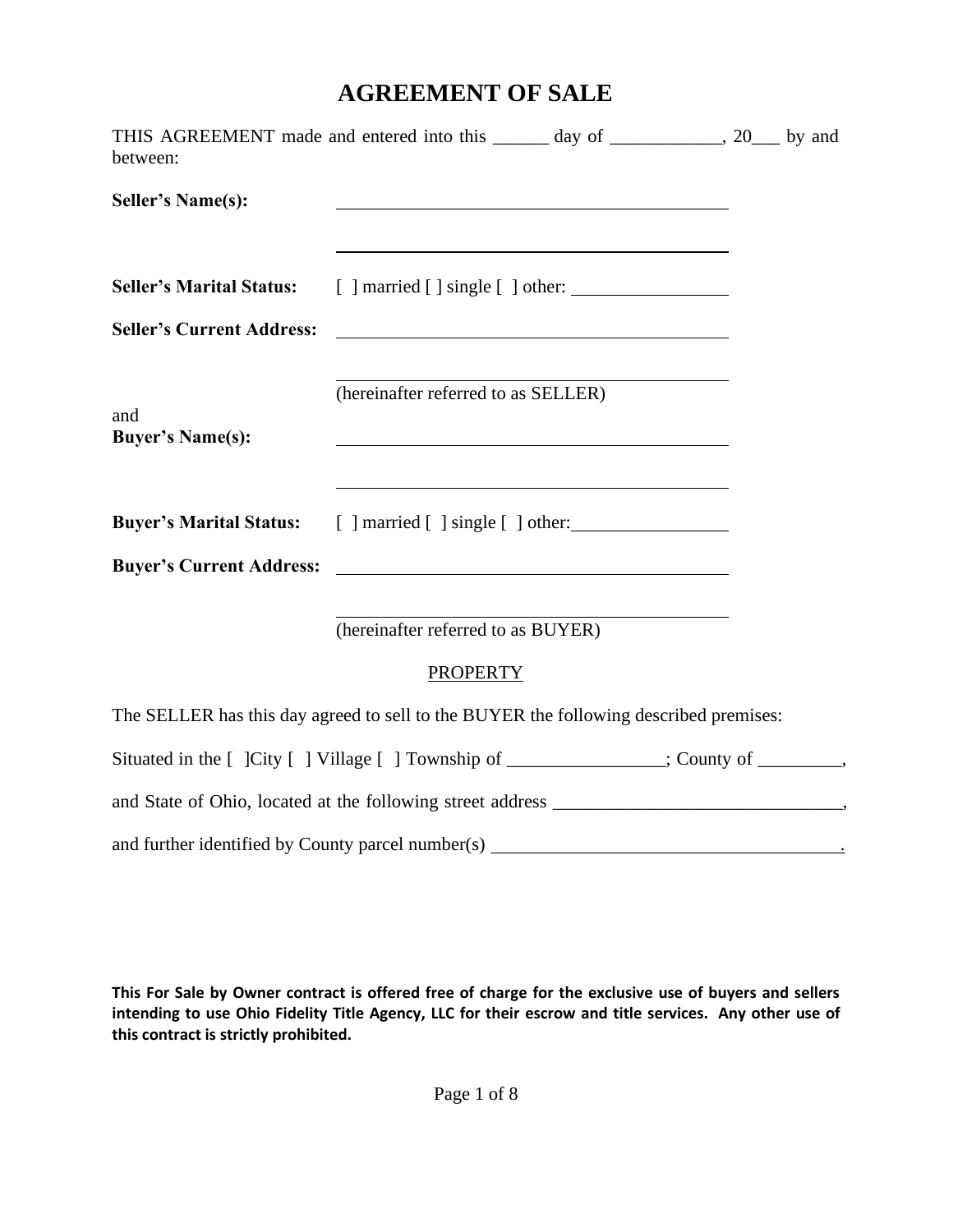#### **CONTENTS**

The following items are to be included with the above-described premises as part of this transaction: the land, all appurtenant rights and easements; all buildings and fixtures located thereon, and the following items if now on the property and not specifically excepted, all in their "AS IS" condition: all landscaping; plumbing, heating, and electrical systems; central or individual air conditioning units; ceiling fans; light fixtures; attached gas and electric meters and fixtures; all screens, storm windows, and doors; door chimes; all window treatments, draperies, shades and blinds; TV antenna or satellite dish; fireplace; fireplace doors; mailbox; exhaust fan; disposal; fences; automatic garage door opener, including \_\_\_ radio control unit(s);all built in appliances; [ ] dishwasher; [ ] refrigerator [ ] stove [ ] microwave oven [ ] washer [ ]dryer.

Additional items to be included: .

Items to be excluded:  $\blacksquare$ 

#### SELLING PRICE

The BUYER agrees to purchase and pay for said property the total sum of

and 00/100 Dollars

 $($$  as follows:

\$ deposited with Ohio Fidelity Title Agency, LLC as Escrow Agent. This contract is void if earnest money is not delivered to seller or escrow agent within 72 hours of the signing of this agreement.

- \$ as down payment to be deposited with Escrow Agent by date of closing.
- \$ security of which will be the above-described premises.

#### LOAN COMMITMENT

The BUYER agrees to make application for the above mortgage loan within \_\_\_\_\_ days after acceptance and shall obtain a commitment for that loan on or before 20 The Survey's good faith efforts, the loan commitment has not been obtained, then SELLER shall have the option to declare this Agreement null and void or to extend the time for obtaining a loan commitment. In the event that SELLER chooses to declare this Agreement null and void, SELLER shall so notify BUYER and the Escrow Agent in writing and the earnest money shall thereafter be promptly returned to the BUYER. Upon return of BUYER'S earnest money, BUYER and SELLER release, discharge and hold each other harmless from any further liability or obligation toward the other under this Agreement.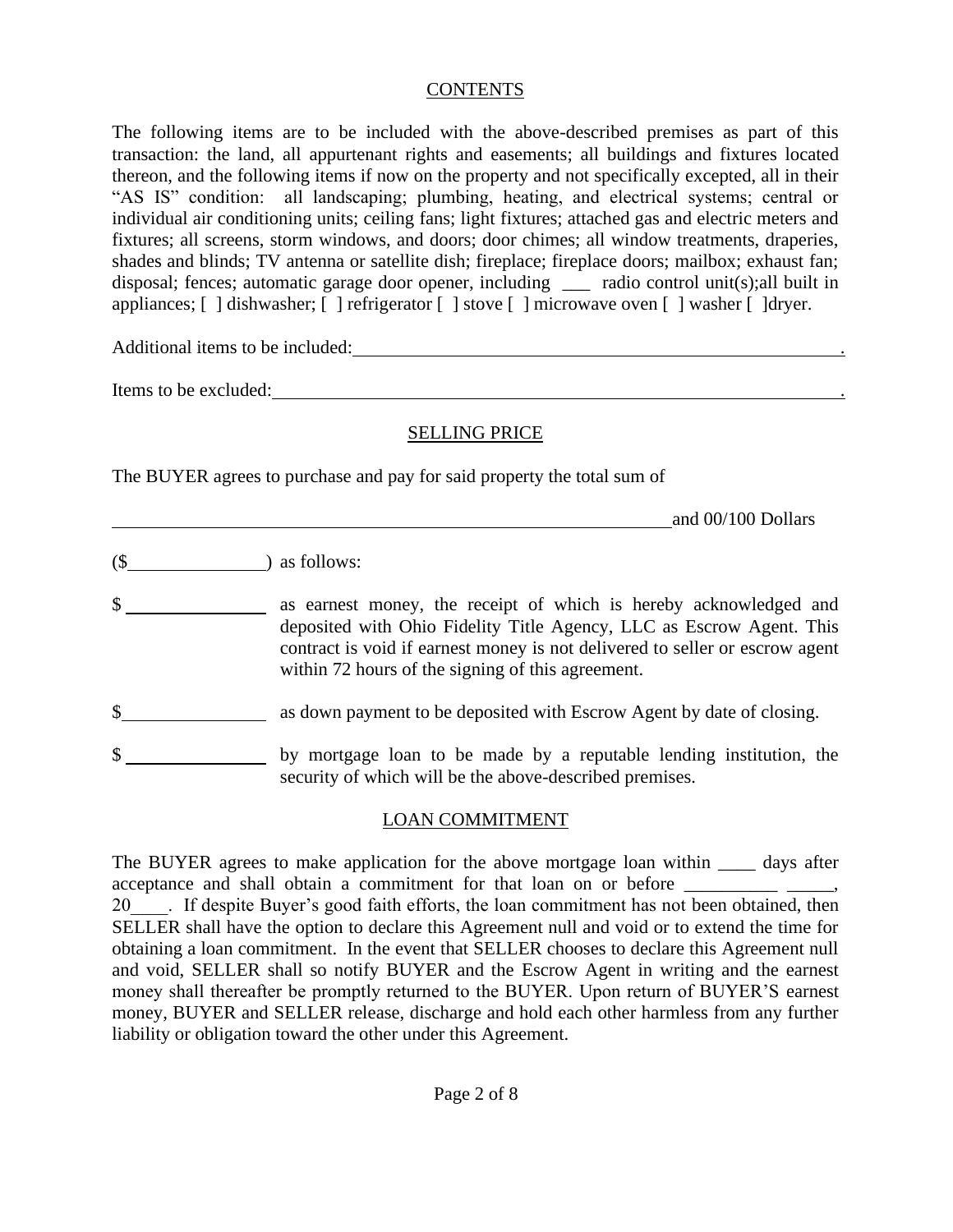#### ESCROW

BUYER and SELLER mutually appoint OHIO FIDELITY TITLE AGENCY, LLC., 4071 S. Cleveland-Massillon Rd., Norton, OH 44203, as Escrow Agent and hereby agree to deposit upon request with said Escrow Agent all documents and money necessary to complete the sale. BUYER acknowledges that Section 9 of the Real Estate Settlement Procedures Act (RESPA) prohibits a seller from requiring a buyer to use a particular title insurance company, either directly or indirectly, as a condition of sale. BUYER consents to the appointment of said Escrow Agent and acknowledges that such appointment has not been required by SELLER as a condition of sale.

#### EVIDENCE OF TITLE

SELLER shall provide to BUYER a title insurance commitment for simultaneous issuance of Owner's and Loan Title Policies, the former in the amount of the purchase price and the latter in the amount of the BUYER's loan. SELLER shall pay for the costs of the title search, title exam, and one-half the costs of the title insurance premium for owner's policy (which shall be based upon the purchase price), title commitment and escrow fee. BUYER shall pay for the cost of the loan policy, if any, and one half the cost of the title insurance premium for the owner's policy.

#### TAXES AND ASSESSMENTS

All taxes and assessments, both general and special shall be pro-rated between the SELLER and the BUYER as of the date of recording of the deed, using the rate and value shown on the County Treasurer's Records, applying thereto all reductions shown thereon. In the event the property shall be deemed subject to any agricultural tax recoupment (C.A.U.V.), the [ ] SELLER [ ] BUYER [ ] N/A agrees to pay the amount of such recoupment.

#### PAYMENT OF COSTS

SELLER agrees to pay the following expenses:

- 1. State of Ohio Conveyance Fee;
- 2. Cost of title search, title exam; and one-half of the title commitment and title insurance premium for issuance of the Owner's Title policy in the amount of the purchase price;
- 3. Real estate tax and assessment pro-ration as herein provided;
- 4. Cost of Termite Inspection, if required;
- 5. Payoff of all existing mortgages and liens; if any;
- 6. SELLER'S attorney fee, if any, and
- 7. One Half of the escrow fee of Ohio Fidelity Title Agency, LLC;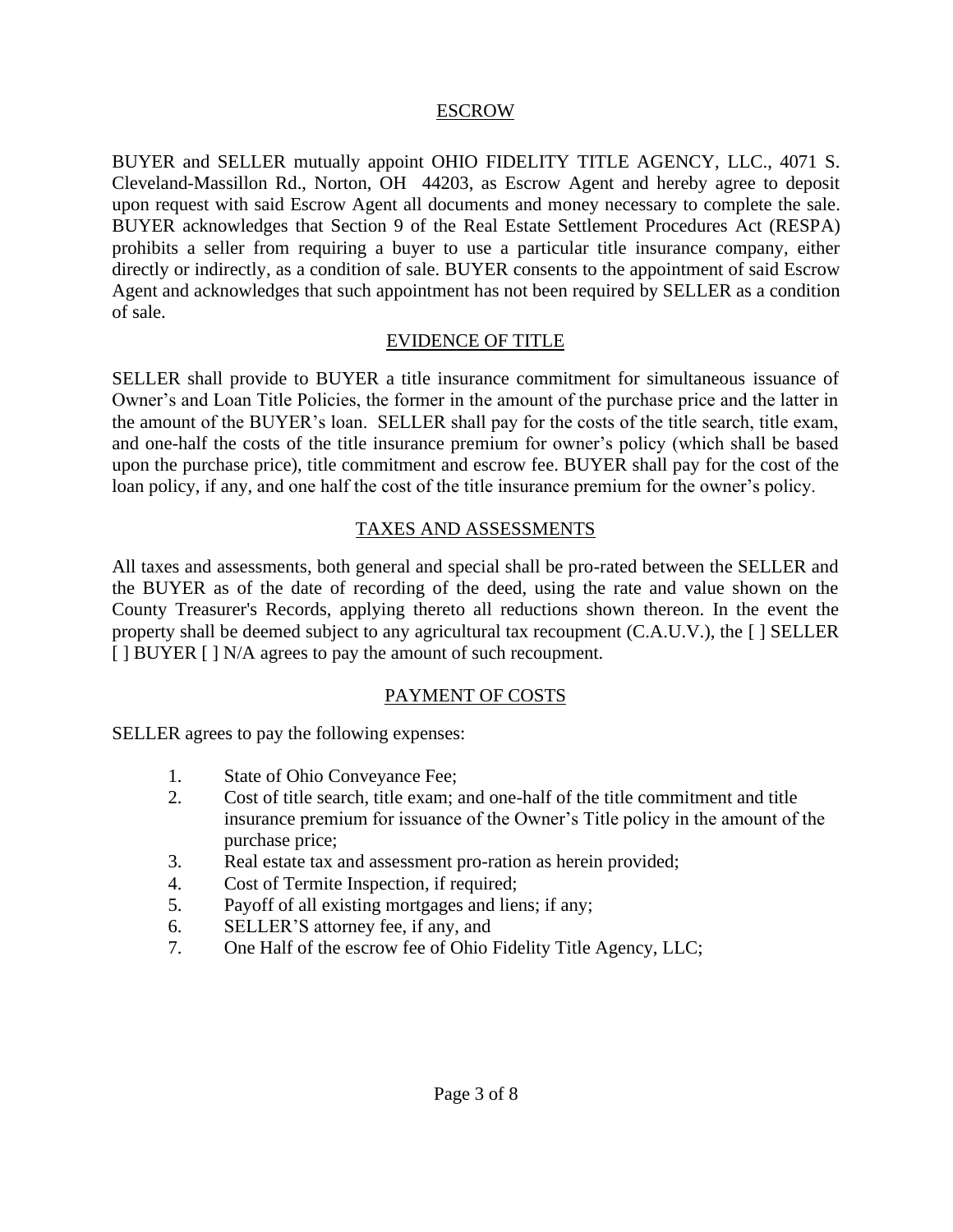BUYER agrees to pay the following expenses:

- 1. One-half of the title commitment and title insurance premium for issuance of the Owner's Title policy in the amount of the purchase price;
- 2. Title insurance premium for the Simultaneous issuance of the Loan Policy in the amount of Buyer's mortgage;
- 3. Any other expenses required to be paid in order to obtain the aforesaid mortgage financing;
- 4. Cost of any inspections;
- 5. Recording Fee for Deed and Mortgage;
- 6. BUYER'S attorney fee, if any; and
- 7. One Half of the escrow fee of Ohio Fidelity Title Agency, LLC.

## WARRANTY DEED

The SELLER further agrees to convey said premises to BUYER by Warranty Deed, with release of dower, if applicable, in **[CHECK ONE OF THE FOLLOWING]** [ ] General Warranty Deed form **or**  $\lceil \cdot \rceil$  Joint with right of Survivorship form, with good record marketable title in fee simple and free and clear from all encumbrances except easements, rights of way, conditions and restrictions of record, taxes and assessments, both general and special, which are a lien but not yet due and payable, and subject to all zoning ordinances.

## POSSESSION

The SELLER further agrees to give possession of the premises to the BUYER on or before days after the date of closing. The "date of closing" is hereby defined as the date upon which the aforesaid deed is filed for record with the County Recorder and SELLER receives proceeds of sale. Said date of closing is estimated to be \_\_\_\_\_\_\_\_\_\_\_\_\_\_\_\_\_\_\_\_\_\_\_, 20\_\_\_.

## INSURANCE

The SELLER shall keep the premises adequately insured against fire and extended coverage insurance until the date the deed is filed for record. On or before the closing date, BUYER shall be responsible to obtain adequate insurance coverage. The "risk of loss" shall pass at the filing date of the deed. If any buildings or other improvements are substantially damaged or destroyed prior to closing, BUYER shall have the option to (a) to receive the proceeds of insurance payable in connection herewith, or (b) to terminate this Agreement. Seller may choose to obtain content insurance for the period of time SELLER occupies the property after the closing date.

## "AS IS" CONDITION

BUYER agrees to purchase the property in its present condition, except as provided herein, and acknowledges that they have examined the same and are fully aware of the condition of the same. BUYER has read the within contract and acknowledges that BUYER is not being influenced in any manner by verbal statements or promises in connection with the purchase of said premises.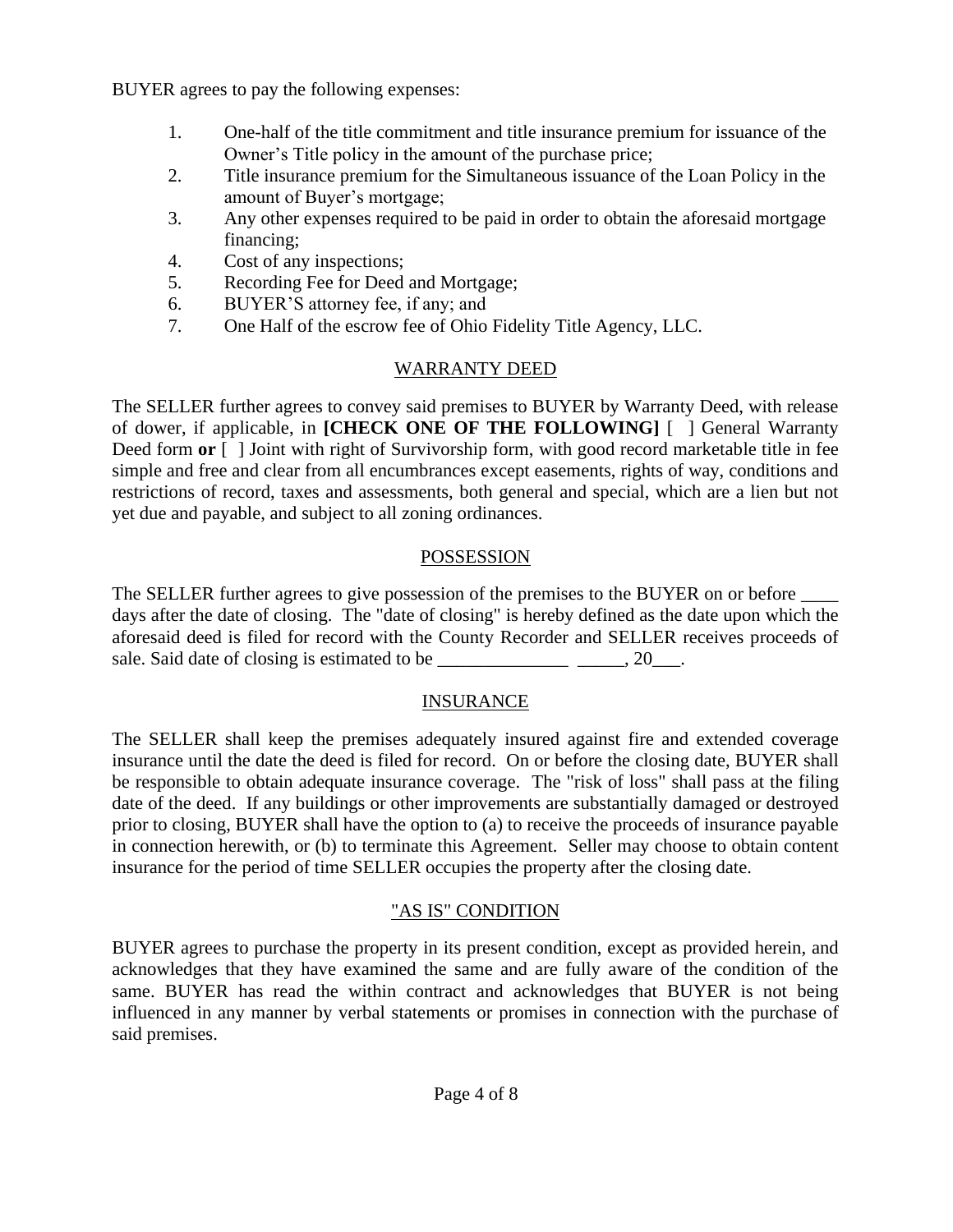#### DISCLOSURE OF CONDITION OF PROPERTY

SELLER hereby discloses the condition of the property on the Residential Property Disclosure Form attached hereto and incorporated herein as Exhibit A and the Disclosure of Information on Lead-Based Paint and Lead-Based Paint Hazards attached hereto and incorporated herein as Exhibit B.

#### TERMITE INSPECTION/EXTERMINATION

The SELLER agrees that a visual termite inspection shall at the SELLER'S expense be ordered from a reliable termite company and copies of the report shall be furnished to the BUYER, SELLER and lending institution. If wood destroying insects are found, the SELLER agrees to have the inspected building or buildings, treated, and repaired, if necessary, at SELLER'S expense by a company acceptable to the BUYER, SELLER and lending institution, or in the alternative, SELLER may declare this Agreement null and void. In the event SELLER declares this Agreement null and void, the earnest money shall be promptly returned to the BUYER. The BUYER agrees to accept the property and complete this transaction upon being furnished a guarantee for one (1) year.

#### BUYER'S RIGHT TO INSPECT

This Agreement is contingent upon an inspection of the property, including the structure and all its systems and appliances, by a qualified contractor(s) of BUYER'S choice, regardless of which party is paying for the inspection, within fourteen (14) days of acceptance. BUYER is responsible to order all inspections. If such inspection(s) identify material latent defects not previously disclosed in writing by SELLER, upon timely notice Buyer may void this Agreement and the earnest money paid by BUYER shall be promptly returned to BUYER. If BUYER does not inspect the property, fails to notify SELLER within the 14 day inspection period that BUYER wishes to rescind, or if the inspection report(s) fail to identify material latent defects not previously disclosed in writing by SELLER, then any contingency pursuant to this paragraph is removed and BUYER shall take the property in its present "AS IS" condition. Any attempt by BUYER to renegotiate this Agreement based on the results of the inspection(s) shall be deemed as notice that BUYER wishes to rescind. In addition, any offer or counteroffer by BUYER during renegotiations automatically expires after three (3) days from BUYER'S notice to rescind. In the event that some aspect of the property is defective or unacceptable to BUYER, SELLER shall have the option either to cancel this Agreement or to correct the defects, however the BUYER may waive such defects and accept the property "AS IS". The SELLER affirms that there are no existing or pending compliance orders by any governmental agency or authority.

#### **FOR BUYER'S PROTECTION, IT IS STRONGLY RECOMMENDED THAT THE BUYER HAVE THE PROPERTY PROFESSIONALLY INSPECTED. INSPECTIONS BY VA, FHA, CITY CODE, HEALTH DEPARTMENT, ETC. DO NOT NEGATE THE NEED FOR PRIVATE INSPECTIONS.**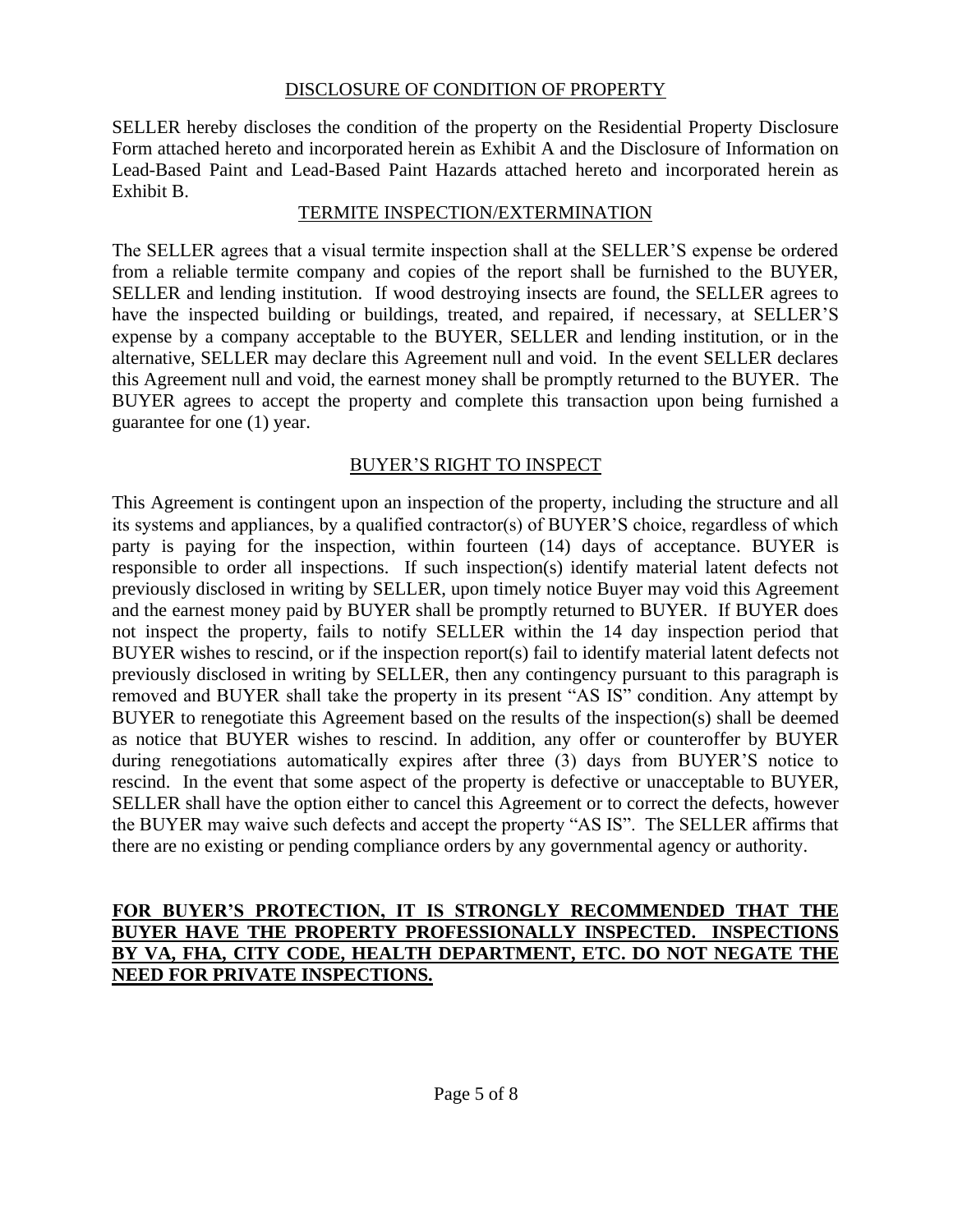#### **BY CHECKING THE BLOCKS BELOW, BUYER ELECTS TO PERFORM THE FOLLOWING INSPECTIONS** (check one block for each type of inspection)**:**

| [] WELL WATER (coliform bacteria and flow rate only): [] BUYER expense [] SELLER Expense [] Waived |  |
|----------------------------------------------------------------------------------------------------|--|
|                                                                                                    |  |
| [] OTHER INSPECTIONS:_____________                                                                 |  |

[ ] BUYER expense [ ] SELLER Expense [ ] Waived

#### MEGAN'S LAW

BUYER should exercise whatever due diligence BUYER deems necessary with respect to Ohio's Sex Offender Registration and Notification Law (commonly referred to as "Megan's Law"). This law requires the local Sheriff to provide written notice to neighbors if a sex offender resides or intends to reside in the area. The notice provided by the Sheriff is a public record and is open to inspection under Ohio's Public Records Law. If concerned about this issue, BUYER assumes responsibility to obtain information from the Sheriff's office regarding the notices they have provided pursuant to Megan's Law.

#### BROKER/AGENT

BUYER and SELLER each acknowledge that no real estate agent or broker has assisted in this transaction. Should any real estate agent make a claim for a commission, or any other form of compensation relating to this transaction, the party from whom the alleged commission is due shall be responsible for the commission and indemnify and hold harmless the other party to this transaction.

#### NON-ASSIGNMENT

This agreement may not be assigned by either Party without the prior written consent of the other Party.

#### FAILURE TO PERFORM

Except as otherwise provided herein, if the BUYER fails or refuses to perform any part of the contract, the SELLER may, in lieu of other remedies available to him, declare this contract to be null and void as to the BUYER and, at SELLER's option, the earnest money received shall be forfeited to SELLER as fixed, stipulated and liquidated damages, without further proof of loss.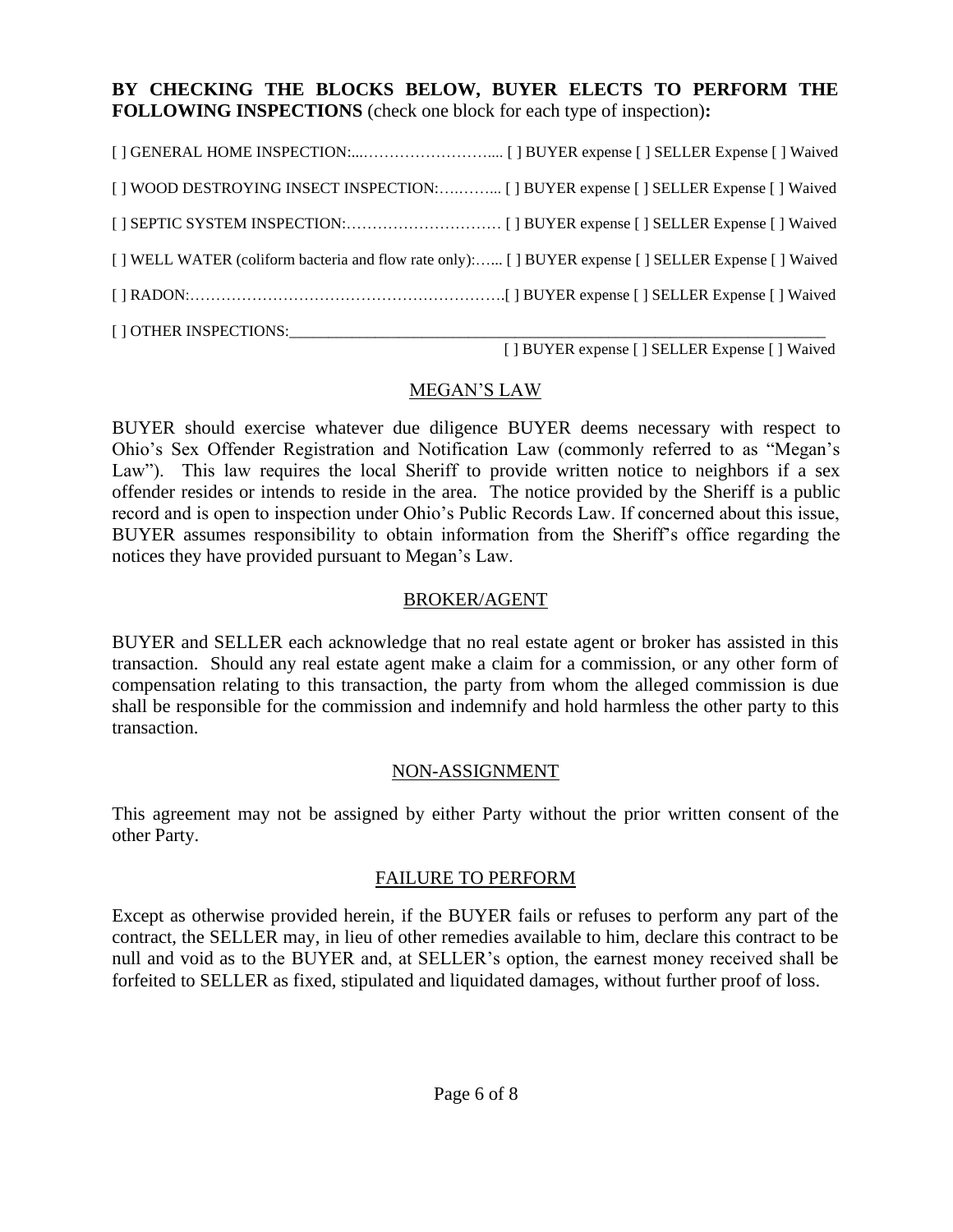#### SUCCESSORS IN INTEREST

This contract is made for the benefit of each PARTY hereto, their heirs, personal representatives, successors and assigns.

#### COMPLETE AGREEMENT

All PARTIES hereby acknowledge receipt of a full and complete copy of this Agreement and declare this instrument contains the entire Agreement between the SELLER and the BUYER. It is expressly understood and agreed that no promises, provisions, terms, warranties, conditions or other obligations whatsoever, either express or implied other than herein set forth, shall be binding upon the BUYER or the SELLER.

### AUTHORIZATIONS

By initialing below, SELLER hereby grants permission and instructs Escrow Agent to obtain written loan payoff statement(s) from any secured lien holders.

SELLER INITIAL(S):